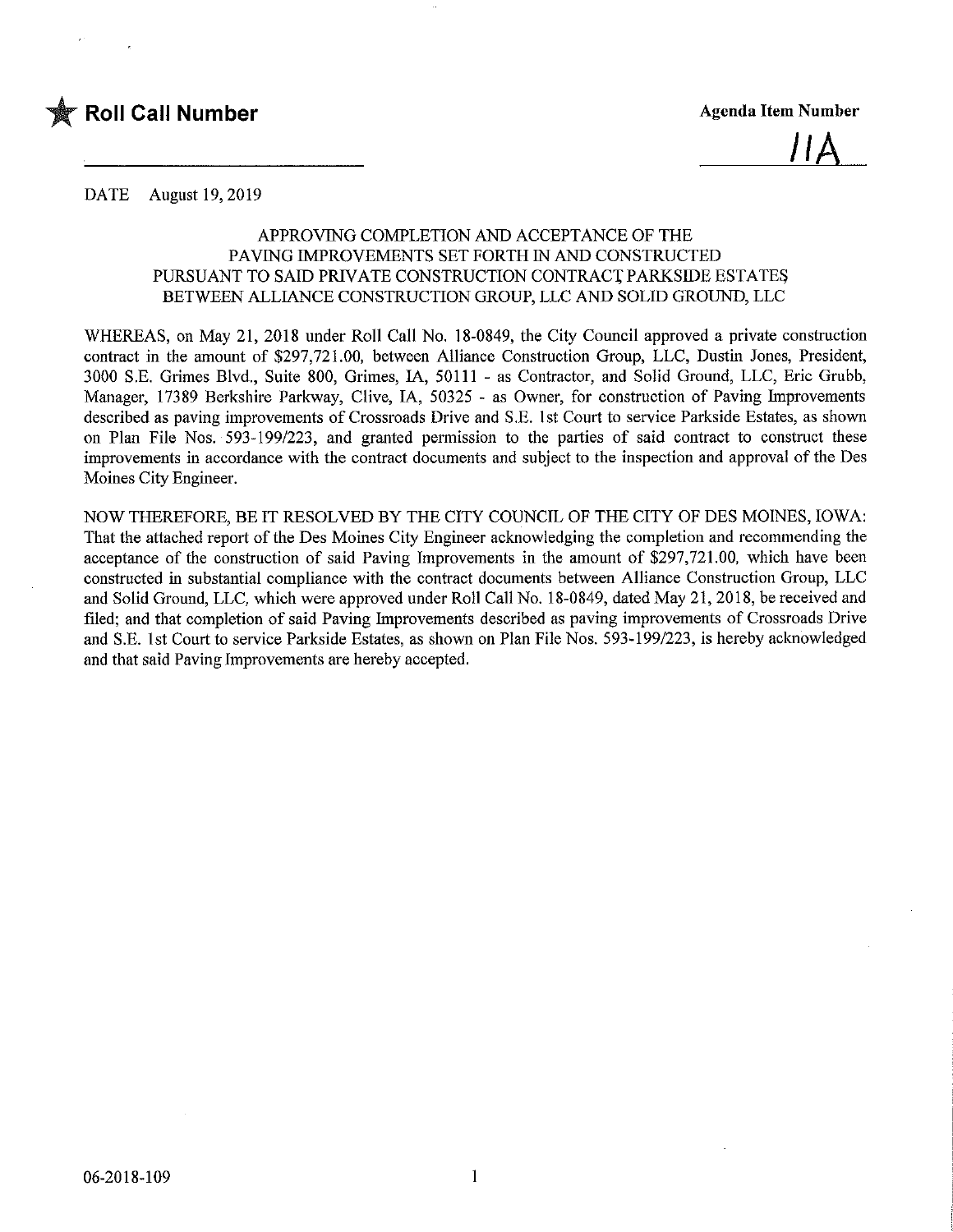



DATE August 19,2019

Activity ID 06-2018-109

Moved by to adopt.

FORM APPROVED:

Kathleen Vanderpool

Deputy City Attorney

 $5LN$ 

Funding Source: All project costs are to be paid by the Owner(s), Solid Ground, LLC

| <b>COUNCIL ACTION</b> | <b>YEAS</b> | <b>NAYS</b> | <b>PASS</b> | <b>ABSENT</b>   | I, Diane Rauh, City Clerk of said City Council, hereby      |  |  |  |
|-----------------------|-------------|-------------|-------------|-----------------|-------------------------------------------------------------|--|--|--|
| <b>COWNIE</b>         |             |             |             |                 | certify that at a meeting of the City Council, held on the  |  |  |  |
| <b>BOESEN</b>         |             |             |             |                 | above date, among other proceedings the above was           |  |  |  |
| <b>COLEMAN</b>        |             |             |             |                 | adopted.<br>IN WITNESS WHEREOF, I have hereunto set my hand |  |  |  |
| <b>GATTO</b>          |             |             |             |                 |                                                             |  |  |  |
| <b>GRAY</b>           |             |             |             |                 |                                                             |  |  |  |
| <b>MANDELBAUM</b>     |             |             |             |                 | and affixed my seal the day and year first above written.   |  |  |  |
| <b>WESTERGAARD</b>    |             |             |             |                 |                                                             |  |  |  |
| <b>TOTAL</b>          |             |             |             |                 |                                                             |  |  |  |
| <b>MOTION CARRIED</b> |             |             |             | <b>APPROVED</b> |                                                             |  |  |  |
|                       |             |             |             |                 |                                                             |  |  |  |
|                       |             |             |             |                 |                                                             |  |  |  |
|                       |             |             |             |                 |                                                             |  |  |  |
|                       |             |             |             | Mayor           |                                                             |  |  |  |
|                       |             |             |             |                 | City Clerk                                                  |  |  |  |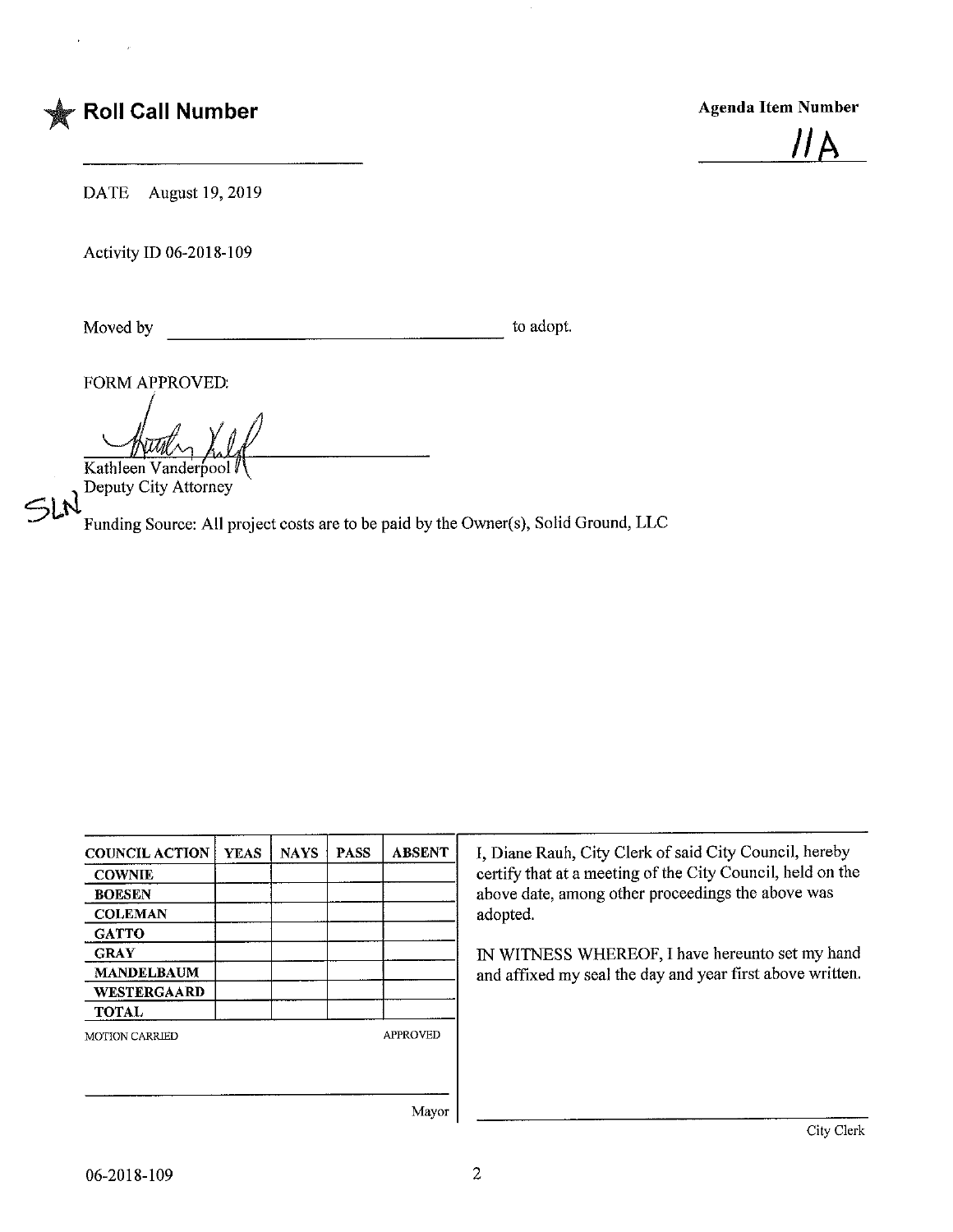

# PARKSIDE ESTATE EAST COUNTY LINE ROAD ACTIVITY ID PAVING 06-2018-109 SANITARY 07-2018-108 STORM 08-2018-110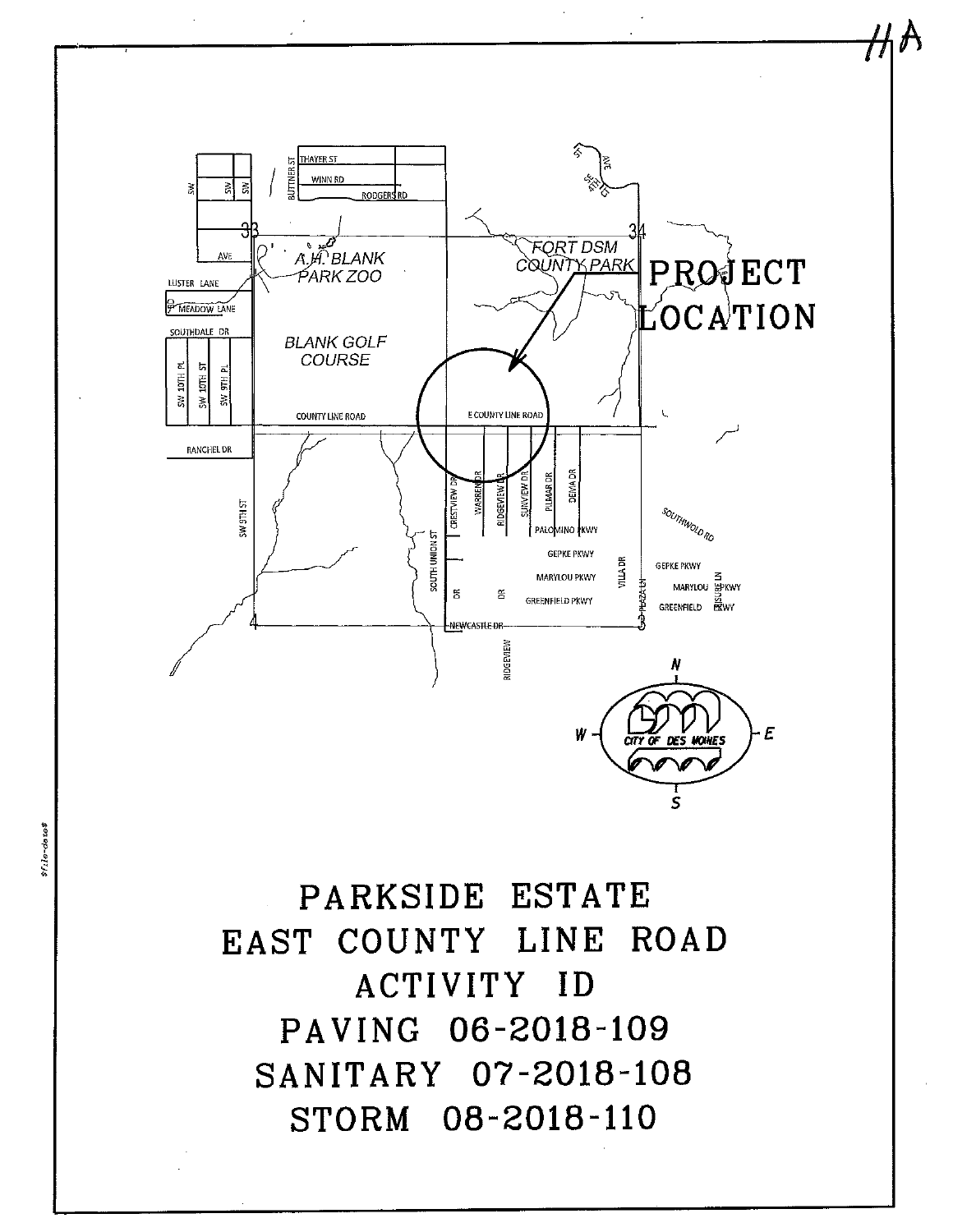August 19, 2019



## CERTIFICATION OF COMPLETION

#### AGENDA HEADING:

Approving completion and recommending acceptance of the Private Construction Contract for Paving Improvements Parkside Estates, between Alliance Construction Group, LLC and Solid Ground, LLC.

#### SYNOPSIS:

Approve the Des Moines City Engineer's Certification of Completion, acknowledge the completion and accept construction of said improvement.

#### FISCAL IMPACT:

#### Amount: \$297,721.00 As-Built Contract Cost

Funding Source: No Cost to the City of Des Moines; all costs are to be paid by the Owner, Solid Ground, LLC

#### CERTIFICATION OF COMPLETION:

On May 21, 2018, under Roll Call No. 18-0849, the City Council approved a private construction contract in the amount of \$297,721.00, between Alliance Construction Group, LLC, Dustin Jones, President, 3000 S.E. Grimes Blvd., Suite 800, Grimes, IA 50111 - as Contractor, and Solid Ground, LLC, Eric Grubb, Manager, 17389 Berkshire Parkway, Clive, IA, 50325 - as Owner, for construction of Paving Improvements described as paving improvements of Crossroads Drive and S.E. 1st Court to service Parkside Estates, as shown on Plan File Nos. 593-199/223, and granted permission to the parties of said contract to construct these improvements in accordance with the contract documents and subject to the inspection and approval of the Des Moines City Engineer.

I hereby certify that the construction of said Paving Improvements described as paving improvements of Crossroads Drive and S.E. 1st Court to service Parkside Estates, as shown on Plan File Nos. 593-199/223, Activity ID 06-2018-109, has been completed in substantial compliance with the contract documents between Alliance Construction Group, LLC and Solid Ground, LLC, which were approved under Roll Call No. 18-0849, dated May 21,2018 and I hereby recommend that the above Paving Improvements be accepted.

 $\mathbf{1}$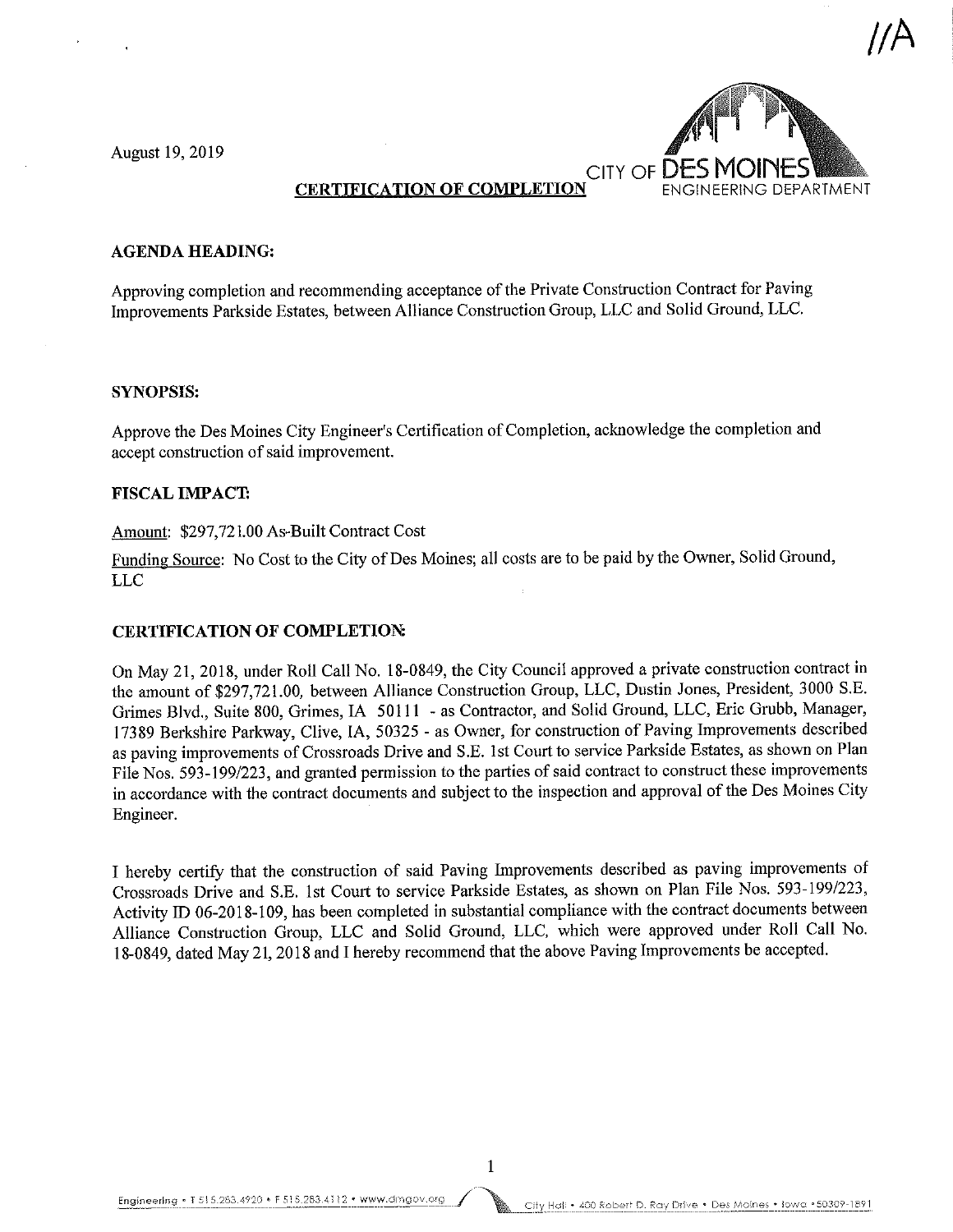I further certify that the amount of completed Paving Improvements is \$297,721.00.

Stever 2 Nalen en

Steven L. Naber, P.E. Des Moines City Engineer

à.